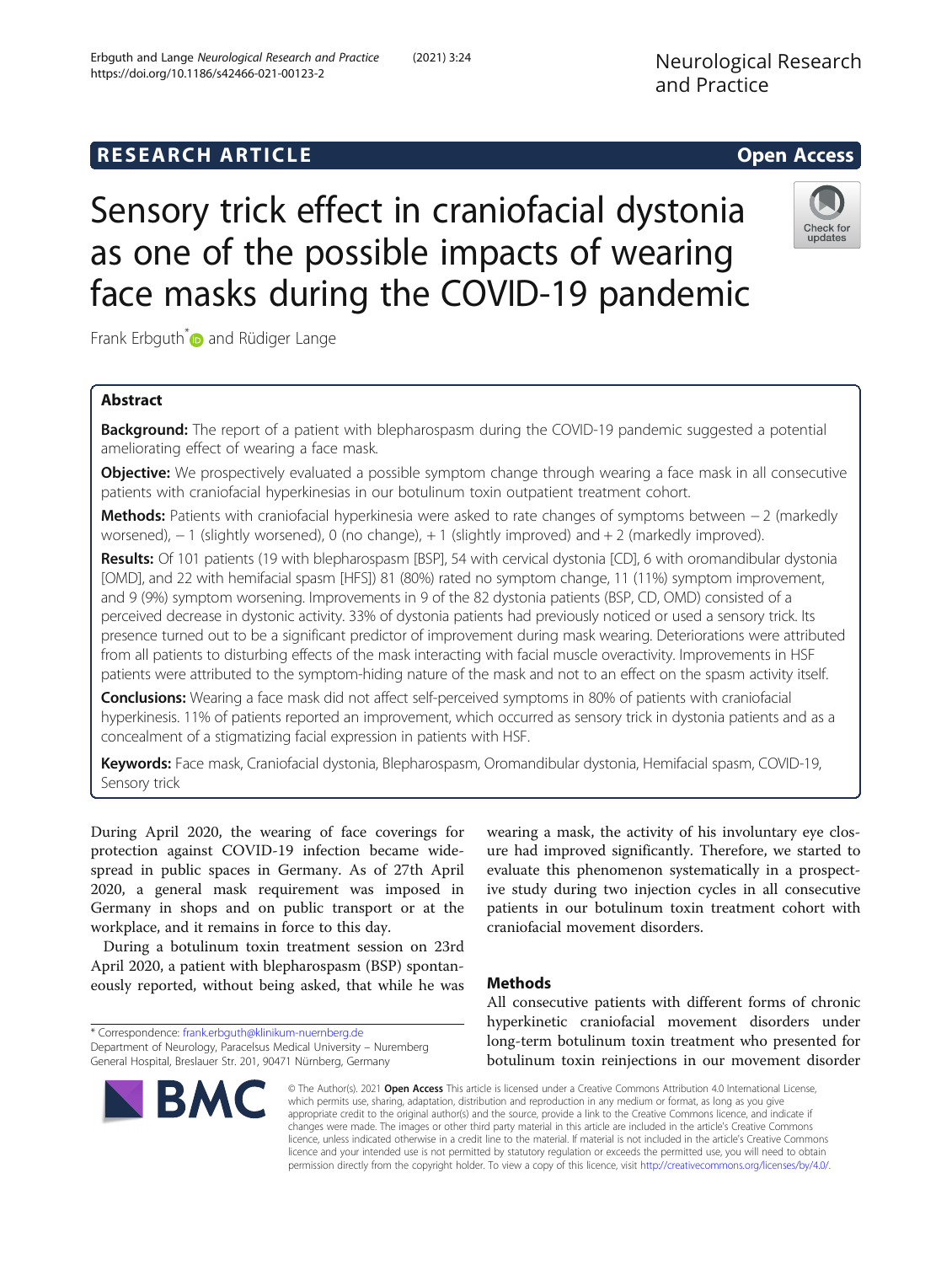<span id="page-1-0"></span>outpatient clinic between 30th April 2020 und 6th August 2020 (cycle 1) were prospectively included in a structured evaluation by interview and clinical examination about possible effects of wearing a mask on the symptoms. The various craniofacial movement disorders were categorized as (1) blepharospasm (BSP), including mild Meige-Syndrome components, (2) cervical dystonia (CD), (3) oromandibular dystonia or complex lower facial dystonia (OMD), and (4) hemifacial spasm (HFS). Patients with hemifacial spams were included to serve as non-dystonic controls to get an idea of the specific vs. unspecific nature of the possible perceptions of dystonia patients.

The evaluation was repeated identically through the following injection cycle between 30th July 2020 and 20th November 2020 (cycle 2). Only patients who could be interviewed in both injection cycles were included in the evaluation.

The intensity/frequency of mask wearing was divided into four categories:

- $\bullet$  **0** = **never/very rarely:** up to a total of < 3 h per week.
- 1 = rarely:  $3-7$  times per week and/or > 3 h per week
- $2 = \text{moderate: } 1 2 \text{ times per day or } > 0.5 3 \text{ h per day}$
- $3 =$  frequently: daily and  $> 3$  h per day.

All patients were asked: "Did you notice any change in your symptoms caused by your [BSP, HFS, CD, OMD] while wearing the mask - or not?". Please indicate on the scale:−2 (markedly worsened)  $/ - 1$  (slightly worsened) / **0** (unchanged) / + 1 (slightly improved) / + 2 (markedly improved).

In case of deterioration or improvement, the patients were asked to give a short description of what this change consisted of. The presence of a pre-existing sensory trick manoeuvre was identified from the case records and queried again during the session.

## Results

One hundred twenty patients (mean age  $72.8 \pm 11.6$ ) years) could be evaluated in each of the two cycles. Because only wearing-frequency categories 1 to 3 were evaluated to exclude infrequent or non-practiced mask wearing  $(n = 19)$ , 101 patients were included in the evaluation: 22 patients with BSP, 19 patients with HFS, 54 patients with CD, and 6 patients with OMD (Table 1). The inter-injection interval averaged 12 weeks (11–14 weeks) in both cycles.

## Cycle 1

Of the 101 patients analyzed, 81 (80%) reported no changes, 9 (9%) reported deterioration, and 11 (11%) reported improvements.

27% (27 of 101) of the patients had previously used sensory tricks. None of the HFS patients had a trick, so that of the remaining 82 dystonia patients, 27 (33%) reported a trick: 7 of the 22 BSP patients (32%), 17 of the 54 CD patients (31%) and 3 of the 6 OMD patients (50%). Twenty of the Seventy-three dystonia patients (27%) with no change or deterioration used a sensory trick, while 7 of the 11 dystonia patients with improvement (64%) reported a trick, indicating a significantly higher prevalence of pre-existing sensory tricks in patients with symptom amelioration (7/11 vs 20/73).

## Descriptions of the effects of the mask by the patients

- Improvements in BSP, CD, and OMD  $(n = 9)$ : Dystonic activity decreases immediately or with a delay after the mask is put on.
- Deteriorations in BSP, CD, and OMD  $(n = 6)$ : In BSP and OMD the periorbital and perioral dystonic movements are transmitted to the mask and thus amplified. In CD wearing the mask is unpleasant along with involuntary head movements and the movements of the head cause the mask to lose its correct position.
- **Improvements in HFS (** $n = 2$ **):** The twitching is hidden under the mask and no longer visible, which reduces the stigmatizing effect of the disorder and thus leads to a generally greater feeling of wellbeing.
- Deteriorations in HFS  $(n = 3)$ : The twitching of the facial muscles is more unpleasant because it is transmitted to the mask and thus amplified.

Table 1 Baseline characteristics, mask wearing frequencies, and symptom changes of the evaluated patients during cycle 1

| Diagnosis n |     |                 | mask (category) (n) |    |    |    | Age y (mean, SD) Frequency of wearing the Frequency category $1-3$ (n) | Symptom Change category (n) $(-2 \text{ to } +2)$ and<br>number of patients with preexisting sensory<br>trick [n] |       |         |         |                   |
|-------------|-----|-----------------|---------------------|----|----|----|------------------------------------------------------------------------|-------------------------------------------------------------------------------------------------------------------|-------|---------|---------|-------------------|
|             |     |                 | 0                   |    | 2  | 3  |                                                                        | $-2$                                                                                                              | -1    | 0       | $+1$    | $+2$              |
| <b>BSP</b>  | 26  | $71.9 \pm 8.9$  | 4                   | 12 | 6  | 4  | 22                                                                     | [0]                                                                                                               | 1 [1] | 17 [4]  | 2 [1]   | $\lceil 1 \rceil$ |
| CD          | 62  | $64.5 \pm 12$   | 8                   | 20 | 18 | 16 | 54                                                                     | 1 [0]                                                                                                             | 2[1]  | 48 [13] | 2[2]    | 1[1]              |
| <b>OMD</b>  |     | $70.3 \pm 5.1$  |                     |    | 3  |    | 6                                                                      | 0                                                                                                                 | 1 [0] | 2[1]    | $2$ [1] | [1]               |
| <b>HFS</b>  | 25  | $70.4 \pm 10.6$ | 6                   | 10 | 5  | 4  | 19                                                                     | 1 [0]                                                                                                             | 2[0]  | 14 [0]  | l [0]   | [0]               |
|             | 120 |                 | 19                  | 44 | 32 | 25 | 101                                                                    | 3[0]                                                                                                              | 6[2]  | 81 [18] | 7 [4]   | 4 [3]             |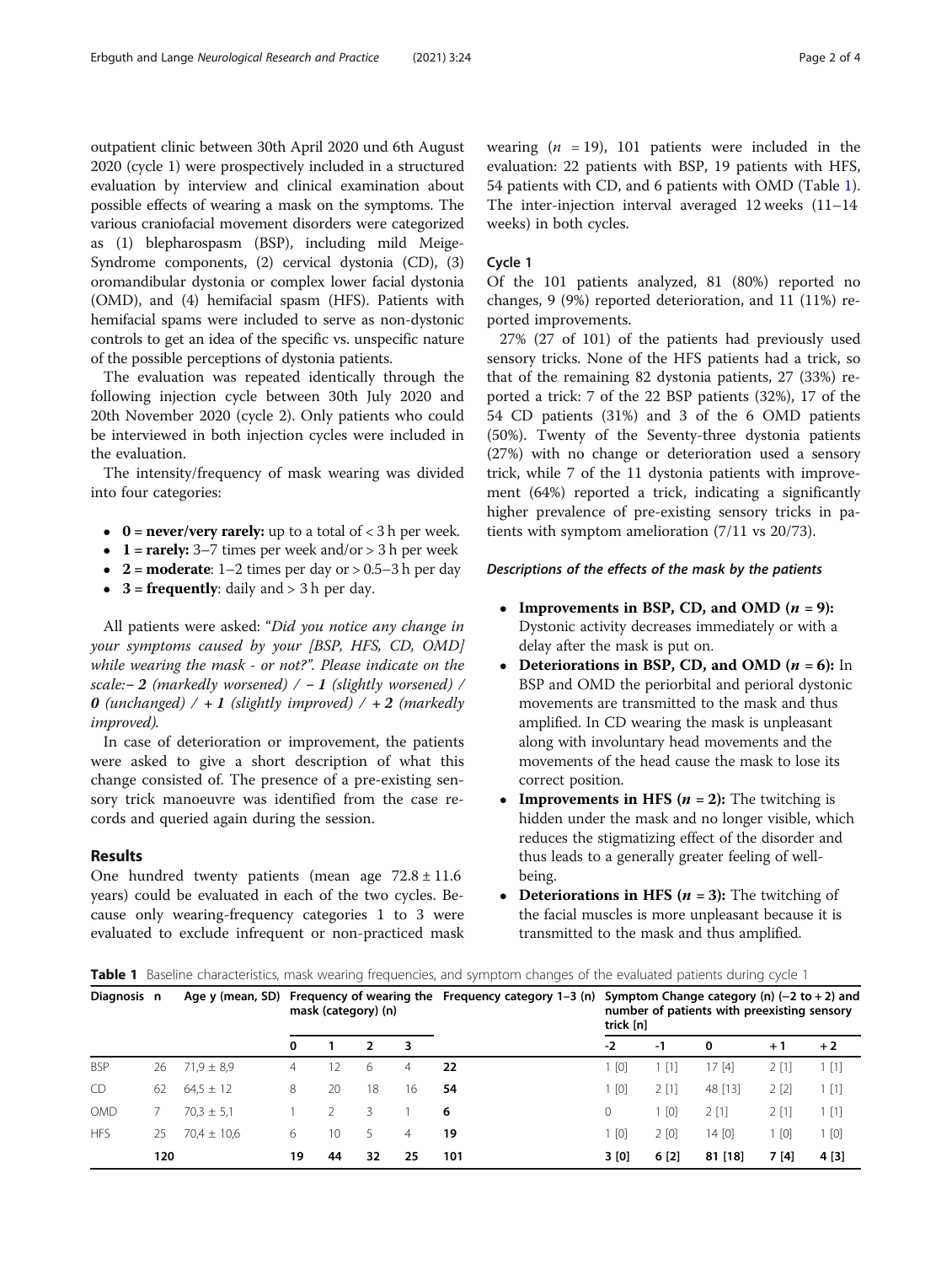In 4 of the 9 dystonia patients with improvement, the reported change could be observed during the clinical examination (Fig. 1). The remaining 5 patients stated that the improvement occurred only after prolonged mask wearing of several minutes.

Even it was not asked explicitely, all 11 patients with improvement and all 9 patients with deteriorations reported, that the perceived effect lasted for the entire time they used the mask. The duration of use varied considerably, ranging from a few minutes during a short shopping trip to several hours during work.

#### Cycle 2

Of the 101 patients evaluated in both cycles, 97 provided the same information as in the first cycle. Four patients showed a change between the examinations of the first and second cycles. One patient with HSF who had reported worsening in the first cycle stated in the second cycle that the mask no longer bothered him and no symptom worsening occurred. One patient with BSF who had reported improvement in the first cycle stated in the second cycle that there was no longer any improvement related to the mask. The improvement due to the mask during cycle 1 increasingly and permanently disappeared within 4–6 weeks during cycle 2. A similar course of disappearance of the improvement was reported by 2 patients with CD.

## Discussion

Inspired by the report of a patient with blepharospasm at the beginning of the first wave of the COVID-19 pandemic that the involuntary periocular dystonic activity had improved due to wearing a facial mask, we investigated a cohort of patients with craniofacial movement disorders attending our botulinum toxin outpatient clinic for the presence of such a phenomenon. According to our literature search, no studies have hitherto been published on this topic. While 80% of the 101

patients evaluated reported no change during mask use, improvements were observed in 11% and deteriorations in 9%. In contrast to HSF, in which the improvements and deteriorations were not due to an effect on spasm activity itself, the improvements in dystonia were due to a decrease in pathological dystonic muscle activity. The symptom deteriorations in dystonia patients were not based on an increase in muscle activity, but were caused by an unpleasant transmission of the stable muscle twitches to the mask. We interpreted the positive effect of the mask in the dystonia patients as a sensory afferent stimulation that ameliorated dystonic activity like a sensory trick. This assumption is supported by the finding that a pre-existing sensory trick turned out to be a statistically significant predictor of improvement in our dystonia patients through the wearing of a mask.

Sensory tricks involve various stimuli with resultant amelioration of dystonic muscle contractions [\[1](#page-3-0), [2](#page-3-0)] by influencing aberrant central nervous sensorimotor processing and integration  $[3, 4]$  $[3, 4]$  $[3, 4]$  $[3, 4]$ . There is a wide variability in the reported frequency of sensory tricks in patients with craniofacial dystonia ranging from 20 to 80% [\[5](#page-3-0), [6](#page-3-0)]. Therefore, the 33% rate of sensory tricks in the dystonia patients in our cohort is within this range. A similar observation to our study was published in 1991 in a case report on 2 patients with cervical dystonia [[7](#page-3-0)], in whom a close-fitting cardboard box on the head corrected the pathological dystonic rotation of the head to a normal position.

The interpretation that the observed phenomenon is a sensory trick is also supported by the observation that in the second cycle the alleviating effect had become habituated in three of the dystonia patients, which is characteristic of part of the sensory tricks [[8](#page-3-0)].

A limitation of our study is that the data were based mainly on the information provided by the patients and the effect of the mask including its duration could only be confirmed by direct observation in 5 of the 11 patients. Making regular video recordings with a smartphone